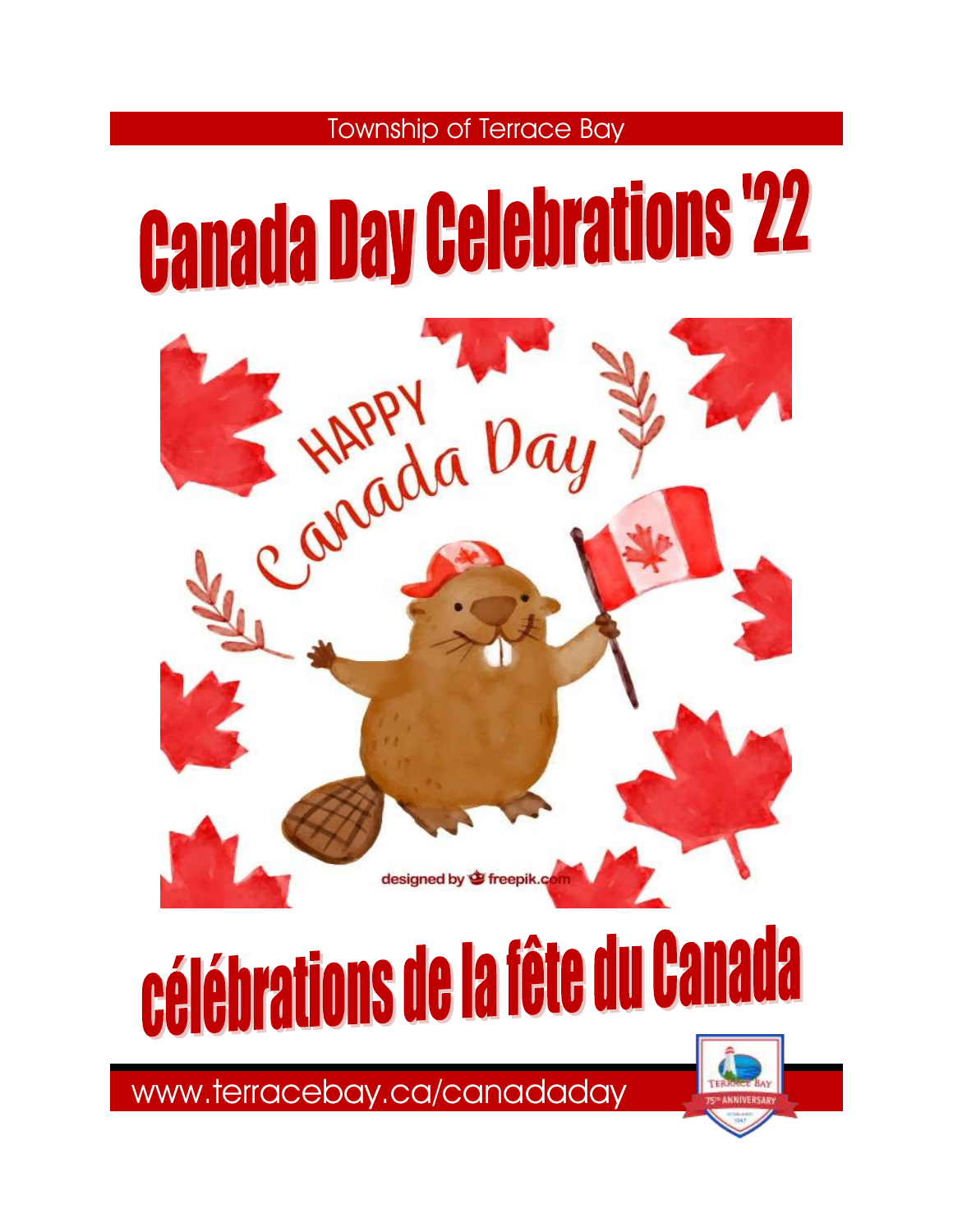

**Example 18 Canadian** Patrimoin

## Canadian Patrimoine

## **CANADA DAY – Friday, JULY 1**

### **CANADA DAY SWIM PARTY**

Terrace Bay Swim Pool 1:00PM TO 3:00PM Admission: \$2 person





### **CANADA DAY PARKING & BUS**

### **NEW! BEACH PARKING AVAILABLE**

In Addition to the bus, residents can now park at the Beach – East End and Golf Course Parking Lot.

**NEW! DROP OFF POINT – Residents can drop off family at the Terrace Bay Pavilion.**

**BOATERS NOTICE – use Parking Lot by Hole #7. There will be NO PARKING at the main parking lot – June 30 & July 1**

#### **BEACH TRANSPORTATION - Bus Rides \$2**

**Buses start at 6:00pm from the Recreation Centre.**

*After Fireworks – Bus will have a drop off at the Golf Course Parking Lot & Recreation Centre*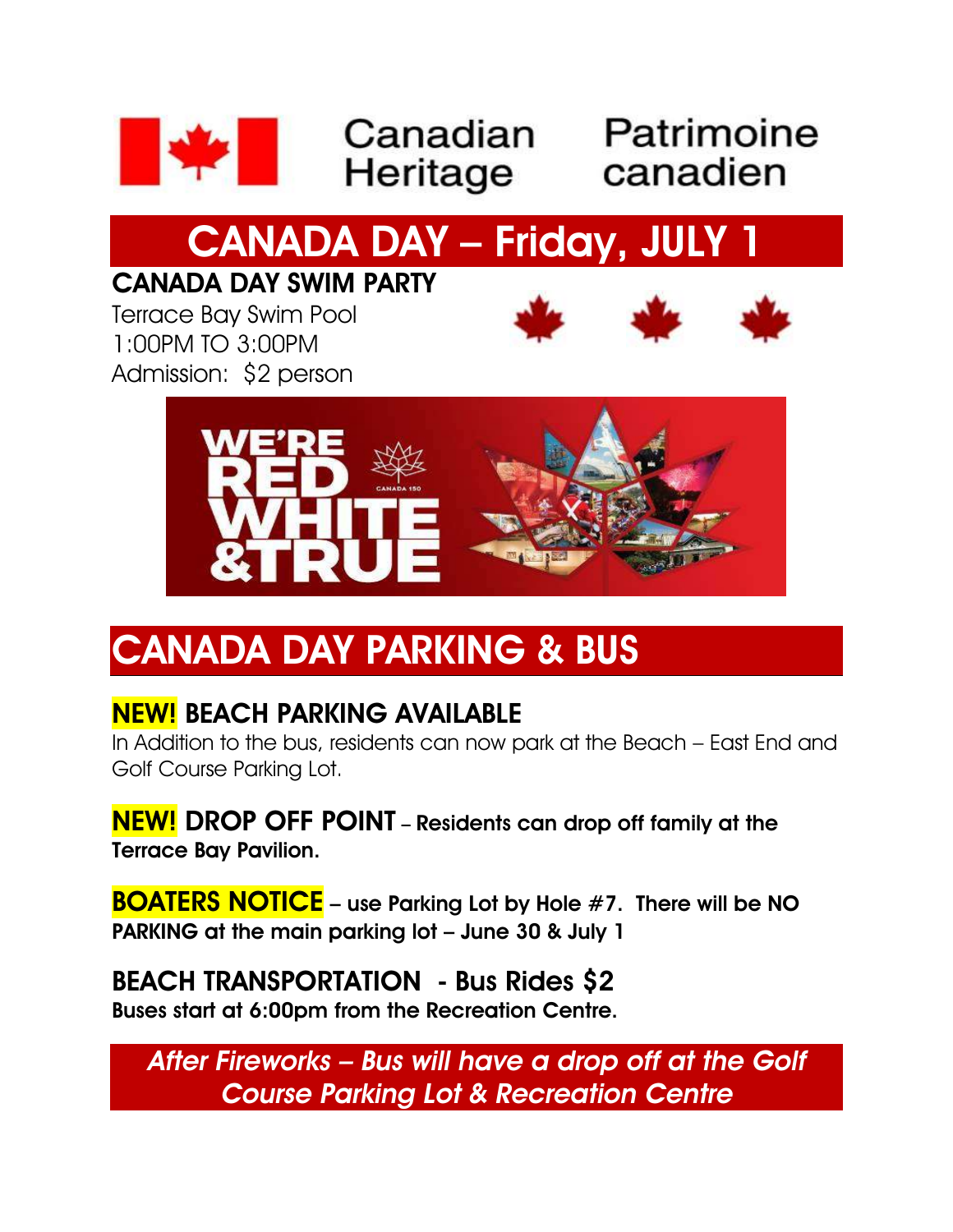### **CANADA DAY – Friday, JULY 1**

### **JOIN US FOR A CANADA DAY BEACH PARTY CELEBRATION**

**4:00pm to 11:30pm - Terrace Bay Waterfront**

### **CANADA DAY CEREMONY**

**4:15pm** - Cupcakes for everyone! Mayor's Canada Day Message & Sports Wall of Fame Inductees announced!

### **33RD TERRACE BAY FISH DERBY PRIZES**

Prizes begin **AFTER** Canada Day Ceremony

### **FOOD VENDORS**

The Golden Rail & North Shore Church will have a variety of food for sale!

### **BEER GARDENS – 4:00pm to 10:00pm**

The Aguasabon Golf Club will be hosting a Beer Gardens! Age of Majority required.

### **CANADA DAY MARKET**

Check out the local area artisans!

### **ZORB BALLS & CANON BALL AIRBLASTER**

**4:00pm to 7:00pm – FREE!**

#### **"BEACH BLAST" GAMES – 6:30PM**

**FREE games for the family & children!** Coin Dig, Water Balloon Toss, & More!

#### **Music & Dance Party with DJ Dbl D 4:00pm to DARK** Come out & enjoy the night with DJ Dbl D!

Heritage